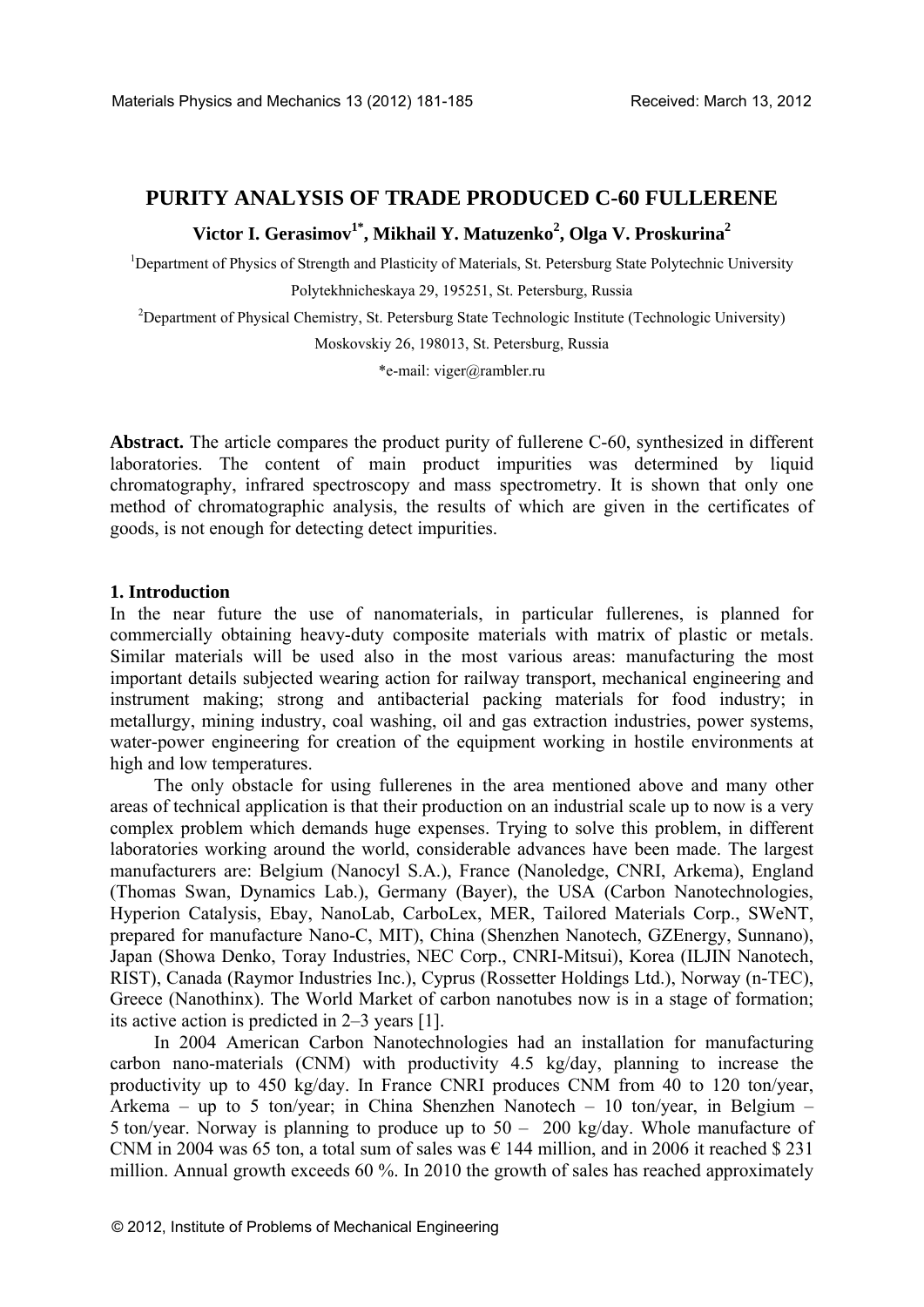$\epsilon$  3 billion (by other estimations up to 5 billion USD). The accelerated manufacturing output is observed in China and Korea. It is expected, that in the nearest future China will surpass the USA and Japan. The price of CNM constantly decreases being in the range  $0.1 - 500$  \$/g; the instability of prices depends on morphology and purity of materials.

In Russia Tambov factory "Komsomol" together with the open company of scientific and technological center "Pomegranate" opened pilot production in 2007, manufacturing output being 200 g/hour. Market development of carbon nano-materials in Russia is tightly connected with the development of simple and inexpensive methods of their reception in laboratory conditions. Therefore there is necessity for development of reception methods as well as for methods of purity analysis of various fullerenes. In this paper we investigated the product purity of fullerene C-60, synthesized in different laboratories.

## **2. Leonhard Euler and fullerenes formation**

In 1758 Leonhard Euler has proved the theorem that for any convex polyhedron the number of its faces (F), edges (E) and apices (A) is connected by the formula  $A-E+F = 2$ . One of the consequences of this theorem bears on the structure of fullerenes [2]. It states that there is no convex polyhedron, all sides of which are hexagons. Therefore, a molecule С-60 and any other fullerene along with hexagons should have also pentagons. The latter are necessary for a curvature of a flat hexagonal graphite structure and its following transformation into a closed shape. For any such molecule  $F = p + h$ , where p and h is the number of pentagonal and hexagonal faces respectively. Each edge belongs to two, and each apex to three adjoining faces, so 6  $(F-E+A) = p$ . From this equation together with Euler's equation it follows that  $p = 12$ .

Therefore in any fullerene the number of pentagonal faces is equal to 12. The number of hexagonal faces can be various, the number of apices always being even. Thus the least of possible fullerenes, С-20, consists of only 12 pentagons. The high stability of fullerenes is connected with high symmetry, and its symmetry is characteristic for fullerenes with isolated pentagons; the least of which is С-60, and following is С-70. With increase of carbon atoms the form of fullerenes deviates from a spherical one. Theoretically almost any carbon molecule or nanocluster consisting of penta, hexa, and heptagons has the right to existence. Therefore analyzing fullerene blends, this possibility must not be ruled out.

Comprehensions of fullerenes formation have undergone transformations. At first, it was supposed that fragments of carbon minelayers evaporated from a surface and then turn rolled up into a spherical molecule. Later it was shown that fullerene growth begun of carbon pairs. Ablation of carbon atoms by plasma action leads to the cluster growth in the form of linear chains which later create stable ring structures. There is also other models of fullerene synthesis [3].

#### **3. Experimental procedure**

The purity degree (a share of the basic product) as well as quantity and kind of an impurity are specified in a certificate. These data, as a rule, are obtained by the method of liquid chromatography. Liquid chromatography is the most effective method for analysis of organic complex structures which consists of two stages:

- 1. Separation of a test specimen into components;
- 2. Detecting and measurement of the contents of each component.

The separation is achieved by means of a chromatography column which is a tube filled by a sorbent. Carrying out the analysis, one passes through the chromatography column a certain liquid with a constant rate. Components of a test sample enter into the chromatography column and because of their different affinity to the sorbent, move with various rates and reach a detector at different times. Thus the chromatography column is responsible for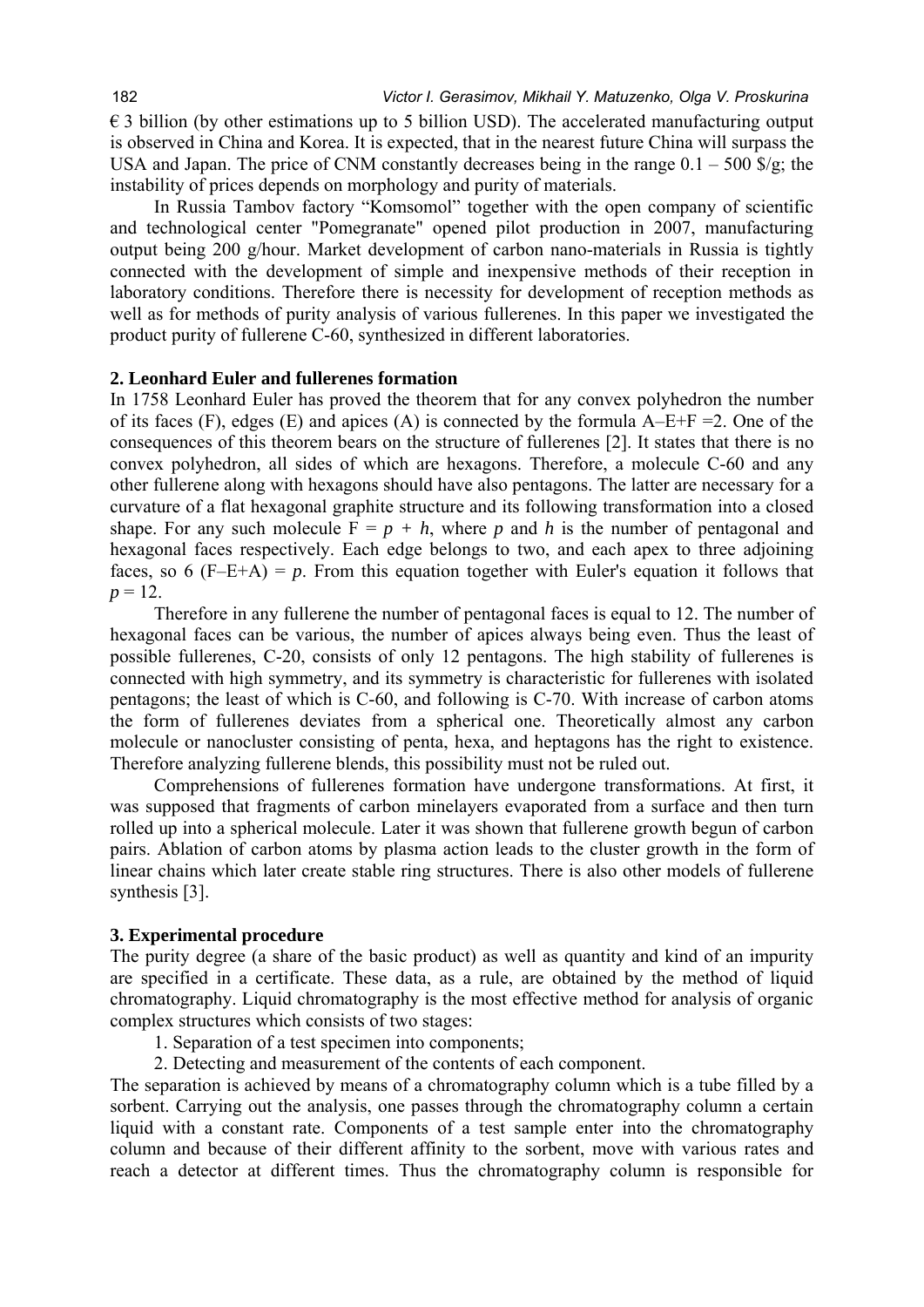#### *Purity analysis of trade produced C-60 fullerene* 183

selectivity and efficiency of components separation. Selecting various types of columns it is possible to regulate a degree of separation of analyzed substances. Identification of compounds is carried out on the basis of their delay time. Quantitative measuring of each component is based on the value of a signal measured by means of a detector connected with the output of chromatography columns.

In our laboratory alongside with high efficiency liquid chromatography (HELC) we used also infrared radiometer and weight-spectrometer analysis. For interpretation of infrared absorption spectra of С-60 it is necessary to have information on its vibration spectrum. To calculate these characteristics, one usually uses quantum chemical methods, in particular, Hartree-Fock-Roothaan method [4]. The results of such calculation for C-60 give the following vibration frequencies for four lines 529, 567, 1275 and 1569 cm<sup>-1</sup>. The action of a weight-spectrometer is based on space- time separation of ionized particles of investigated substance in a cross-section magnetic field. The ionic-optical system has double focusing of a bunch of ions. The researched substance is located into a Knudsen cell, then it is evaporated and is placed in an ionization chamber where is subjected by electronic impact. As a result, ions are formed in a bunch which passes through a weight analyzer. The bunch is analyzed with the help of magnetic field and a voltage analyzer.

## **4. Fullerenes purity and analysis of their blends**

The results of analysis are presented in Figs. 1–3.



**Fig.1.** Chromotograms of different samples.

The declared content of fullerene C-60 is in all four samples is 99.5 % (delay time 7.5 minutes). However, according to chromatography analysis (Fig. 1) sample 1 has 96.7 %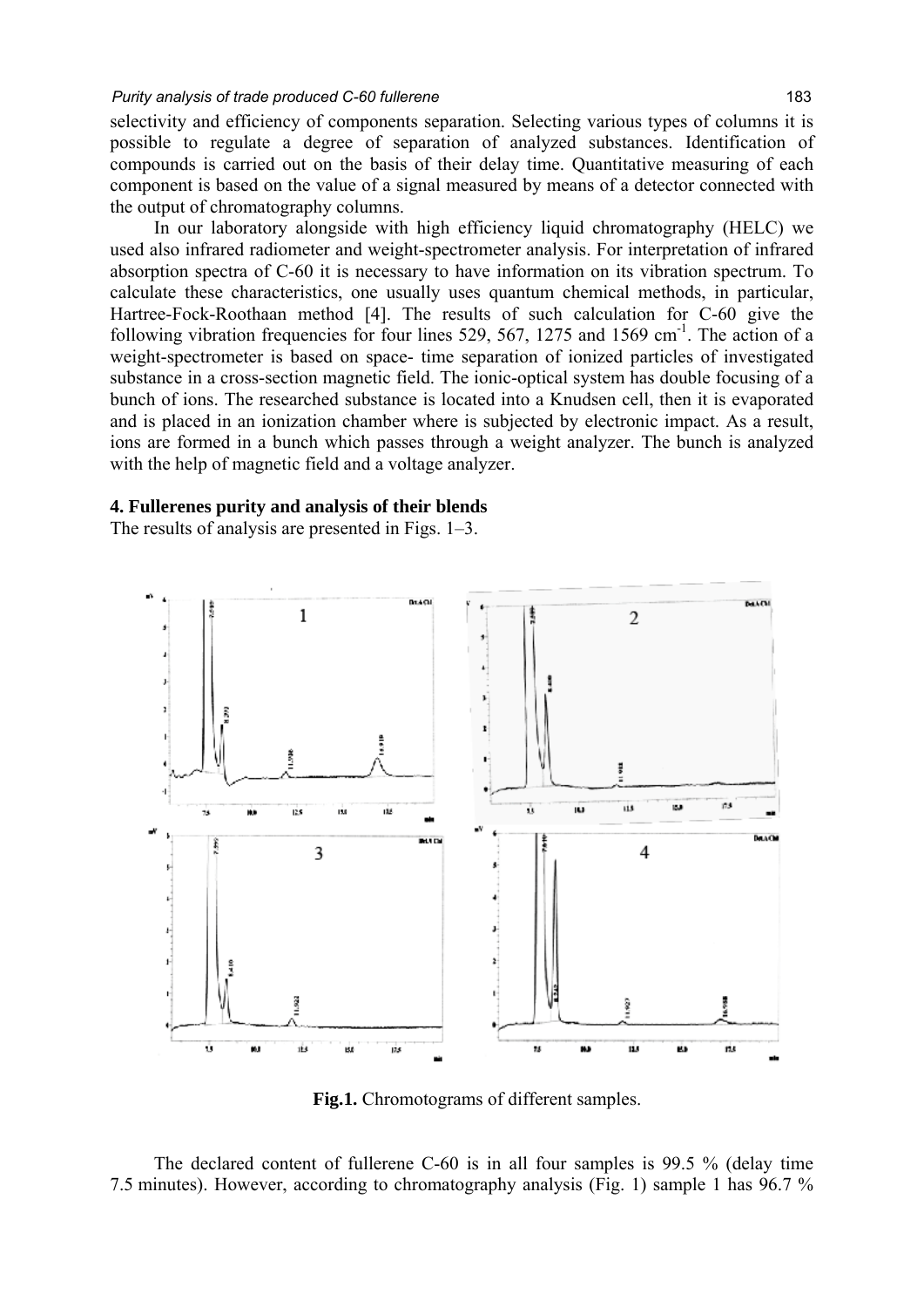C-60, sample  $2 - 98.9$  %, sample  $3 - 99.2$  % and sample  $4 - 97.7$  %. In addition, it is found that from 0.02 up to 0.09 % С-70 (delay time is 12 minutes). Besides, samples 1 and 4 have C-60 dimers (delay time approximately 17 minutes). In all samples there is from 0.5 to 1.5 % of admixture (delay time 8.5 minutes). In literature it is imputed to С-60 fullerene oxide. However, we cannot establish it adequately.

Infrared absorption radiometry results are shown in Fig. 2. There are lines of 526, 576, 1182 and 1429 cm<sup>-1</sup> which are close to the calculated lines 529, 567, 1275 and 1569 cm<sup>-1</sup> indicating  $I<sub>h</sub>$  symmetry. In addition, we observed the vibration frequencies at 1539, 2328 and  $2360 \text{ cm}^{-1}$ .



**Fig. 2**. Infrared radiometry of sample absorption.

Mass spectra are shown in Fig. 3. They indicate that in all samples the content of basic product С-60 is essentially less than it is given by chromatograms. In sample 1, it is 92.4 %, in sample – 94 %, in sample  $3 - 92.7$  % and in sample  $4 - 93.4$  %. We incline to explain this noticeable difference in all samples by the presence of mainly С-56 and С-58 fullerenes which chromatographically are not separated from C-60. To check this assumption on occurrence of С-56 and С-58 from C-60 during ionization in the mass spectrometer, we measured the mass spectra of С-60 derivatives with oxygen. The mass spectra corresponding to these molecules were obtained in a distinct manner. If ionization produces fragmentation of these molecules, we could be able to found out them. However, the energy of dissociation for fullerene–oxygen is  $\sim$  240 kilojoule/gram-molecule, whereas that of into C-2 and C-58 is  $\sim$  1500 kilojoule/gram-molecule. Therefore, the fragmentation C-60 fullerene due to ionization in mass spectrometers is highly improbable.